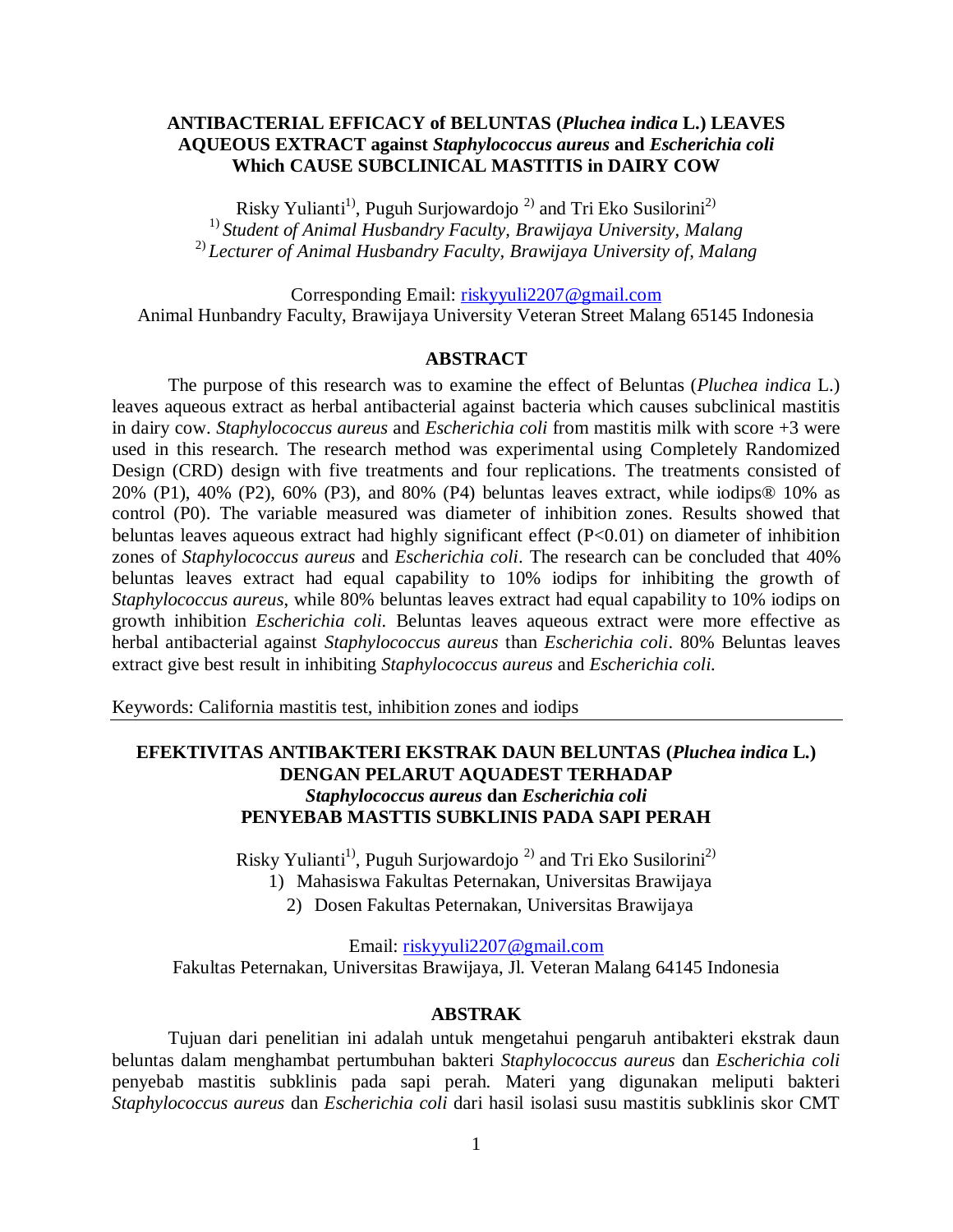+3 yang berasal dari peternakan Jabung, ekstrak daun beluntas dan iodips 10%. Metode yang digunakan adalah percobaan dengan Rancangan Acak Lengkap (RAL) pola tersarang dengan 5 perlakuan dan 4 kali ulangan. Perlakuan terdairi dari eksrak daun beluntas konsentrasi 20% (P1), 40% (P2), 60% (P3), dan 80% (P4), 10% iodips sebagai kontrol (P0). Variable yang diamati adalah luas diameter zona hambat antibakteri. Hasil penelitian menunjukkan bahwa ekstrak daun beluntas dengan pelarut aquades berpengaruh sangat nyata (P<0.01) dapat menghambat pertumbuhan *S. aureus* dan *E.coli.* Kesimpulan penelitian ini bahwa ekstrak daun beluntas 40% memiliki kemampuan setara degan iodips 10% dalam menghambat pertumbuhan *S. aureus*, sedangkan ekstrak daun beluntas 80% memilki kemampuan setara dengan iodips 10% dalam menghambat *E. coli.* Ekstrak daun beluntas lebih effektif menghambat *S. aureus* dibandingkan dengan *E. coli*. Ekstrak daun beluntas konsentrasi 80% memilki kemampuan terbaik dalam menghambat pertumbuhan *S. aureus* dan *E. coli.*

Kata kunci: California mastitis test, zona hambat dan iodips

# **INTRODUCTION**

Mastitis in dairy cow is udder inflammation which causes in declining milk production. Mastitis can be divided into two types: clinical it can be seen directly due to appearance damage of udder in outer part, while subclinical inflammation can only be known when tested on laboratory. Subclinical mastitis is most often attack on dairy cows (Ariyanti and Supar, 2008).

Abrar, Wibawan, Priosoeryanto, Soedarwanto and Pasaribu (2012) reported that the incidence of subclinical mastitis in East Java, Central Java, West Java and Yogyakarta about up to 67% and clinical mastitis up to 30%. Surjowardojo, Suyadi, Hakim and Aulaniam (2011), also confirmed that subclinical mastitis reduced milk production about 28.4% to 53.5% per cow.

*Staphylococcus aureus* and *Escherichia coli* are infectious bacteria especially on subclinical mastitis in dairy cows. Ariyanti and Supar (2008) reported that isolation result from subclinical mastitis cow consisted of 18.1% *Staphylococcus aureus*  and 5% *Escherichia coli*. *Staphylococcus* 

*aureus* can be isolated from various parts of the body, such as the abdominal skin, udder skin, tail and the floor of the housing and the tools around livestock. Different with *Escherichia coli* are known as coliforms in the intestine of cattle that often found in feces cause udder infection through via teat canal (Siegrist, 2015). Disease transmission through contamination by hand worker, milking apparatus and the water used (Subronto, 2008).

Teat dipping is common mastitis prevention method to minimize incidence of subclinical mastitis. Iodips is commonly used in dairy cow industries. However improper use of chemical substance will increase chemical residue in milk production even resistant mutant bacteria in the environment. Hence, an alternative by using herbal antibacterial is currently popular to treat mastitis infection.

Beluntas is a small herbaceous plant, grow upright and reach approximately 2 m. In rural area beluntas leaves only used as a bush plant or as a vegetable (Rukmana, 2010). Sulistyaningsih (2009) reported that Beluntas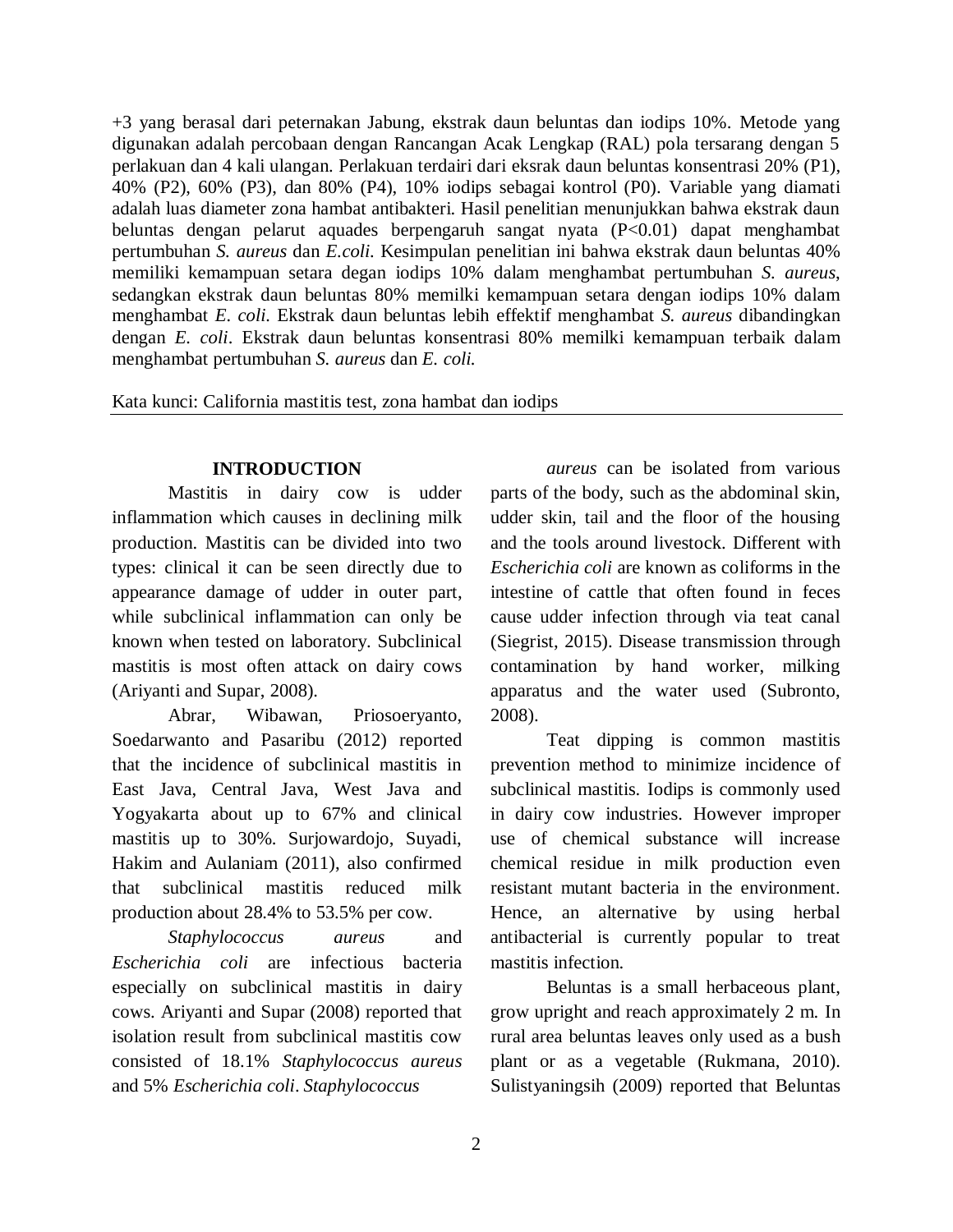leaves contained chemicals compound, among others alkholoid, saponins, polyphenols, fat, tannins, sterols, amino acids, chlorogenik acids, essential oils, potassium, magnesium, aluminum, phosphorus, iron, vitamin A, vitamin C and flavonoids.

Andarwulan, Batari, Sandrasari, Bolling and Wijaya (2010) reported that the highest percentage of substances is flavonoid in Beluntas leaves. Flavonoid is highest content which include phenolic compound to inhibit the activity of *Escherichia coli* and *Staphylococcus aureus* (Susanti, 2007)*.* Lathifah (2008) mentioned that flavonoid can be extracted by using aquadest, etanol and methanol. This research was conducted to examine efficacy of Beluntas leaves extracted with aquadest as herbal antibacterial against both *Staphylococcus aureus* and *Escherichia coli* causes subclinical mastitis.

# **MATERIAL and METHODS Material and tools:**

Materials used in this research were Simplisia of Beluntas leaves, aquadest steril, *Staphyloccus aureus, Escherichia coli,*  Iodips® solution with 10% concentration, media Nutrient Agar (NA), Alcohol 70%, Mannitol Salt Agar (MSA), Nutrient Broth Agar, Beluntas leaves extract.

The tools used to extract Beluntas leaves were Scales analytic, beaker glass, busher, shaker incubator, media glass, rotary evaporator, vacuum pump, filter paper and stirrer. Tools used to test the inhibition of antibacteria were Petri dish, test tube, Bunsen, autoclave, incubator, erlenmeyer 250 ml, cotton, beaker glass, micro pipet, pinset, jangka sorong, stirrer L glass, aluminium foil, plastic wrap, paper label and tissue.

# **Extraction Procedure of Beluntas Leaves:**

Beluntas leaves extracted by maceration method with aquadest. The extraction process based on methods Nurhalimah, Widyaningsih and Wijayanti (2015) which reported that the optimal ratio between the materials with a solvent was 1:10 to obtain the optimum yield. Extraction procedure (Ismi, Ratnawati and Yudi, 2010):

- a. Simplisia of beluntas leaves weighed as much as 100 grams.
- b. Beluntas leaves poured into 1 litre size of erlenmeyer.
- c. Maceration was done by added 1000 ml of aquadest and then homogenized with a shaker incubator for 24 hours.
- d. The solution beluntas leaves were filtered by vacuum pump until the residue did not drip and the filtrate obtained.
- e. The filtrate evaporated with rotary evaporator at a temperature of 80 ° C until the solvent evaporated completely in order to obtain a concentrated extract of beluntas leaves.

#### **Preparation of MSA Media**

The Mannitol Salt Agar media (MSA) used to isolate, and identify the *Staphylococcus aureus*. MSA media can be used to select the bacteria *Staphylococcus aureus* or other members of the genus *Staphylococcus*. Suryanto, Irmayanti and Lubis (2007), reported that there is growth of *Staphylococcus aureus* characterized by a color changed from red to yellow in media due to mannitol fermentation carried *Staphyloccus aureus*. MSA media 28 gram dissolved with 250 ml aquadest, then stirred with hot stirrer and covered with aluminum foil. MSA media sterilized with autoclave at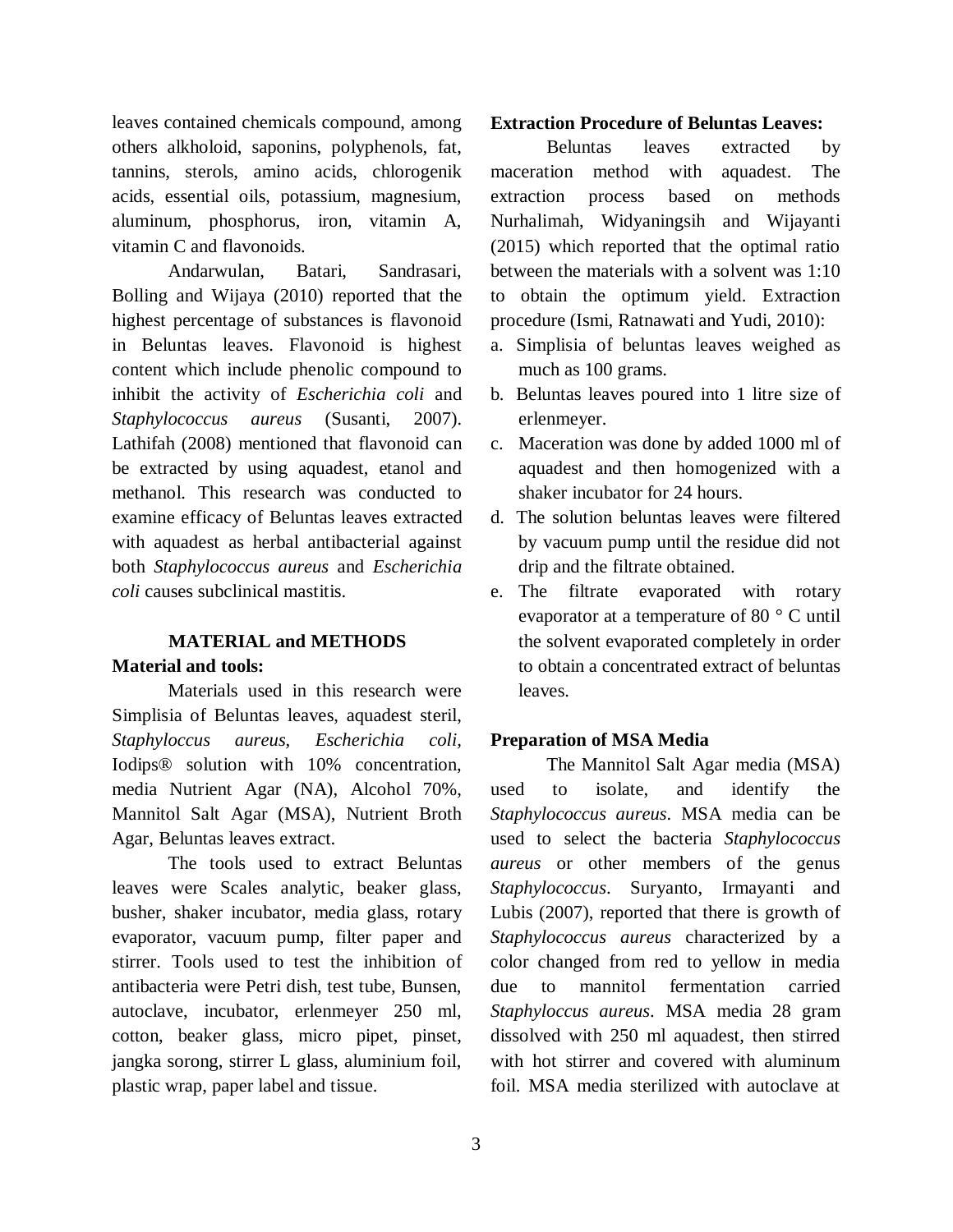121° C temperature 2 atm of pressure for 15 minutes. The media poured into each petri dish each 20 ml, and left until and allowed until solid.

#### **Preparation of Nutrient Broth Media**

The Nutrient Broth (NB) used to isolate, and identify *Escherichia coli*, then incubated in an aerobic state at a temperature of  $37^0$  C for 24 hours (Indrawani, Sartika, and Sudiarti, 2005). Preparation the nutrient broth media according to Gunawan, Sarwiyono, and Surjowardojo (2013) reported that NB media 1.3 gram dissolved with 100 ml aquadest, then stirred with hot stirrer and covered with aluminum foil. MSA media sterilized with autoclave at 121° C temperature 2 atm of pressure for 15 minutes. The media poured into each petri dish each 20 ml, and left until and allowed until solid.

#### **RESULT and DISCUSSION**

Beluntas leaves aqueous extract 22 gram obtained in this research. Beluntas leaves extract that obtain in form solid with dark green color. The research about Beluntas leaves aqueous extract that's mean extraction using pure water or aquadest as solvent. Lathifah (2008) reported that the weight of extract product influenced by the solvent polarity, polar solvents produced higher extract product weight than nonpolar solvents. It is indicated that aquadest is polar solvent and it is capable to extract polar compounds in Beluntas leaves. Poernomo (2001) reported that flavonoid and tannin are part of the polar compounds, which are contained in Beluntas leaves.

# **Inhibition Zone of Beluntas Leaves Aqueous Extract toward** *Staphylococcus aureus*

Statistical analysis result showed that Beluntas leaves aqueous extract in concentrations of 20% to 80% highly significant effect (P<0.01) on diameter of inhibition zones of *Staphylococcus aureus* (Table 1).

Table 1. The average diameter of inhibition zones Beluntas leaves extract on *Staphylococcus* 

|                | aureus              |                                |
|----------------|---------------------|--------------------------------|
| No.            |                     | Diameter of inhibition         |
|                | Treatment           | zones (mm)                     |
| 1.             | P0 iodip            | $4.725 \pm 0.056^{\circ}$      |
| 2.             | P1 20 %             | $2.505 \pm 0.052$ <sup>a</sup> |
| 3.             | P <sub>2</sub> 40 % | $4.710 \pm 0.06^b$             |
| $\mathbf{4}$ . | P3 60%              | $6.228 \pm 0.126$ <sup>c</sup> |
| 5.             | P <sub>4</sub> 80%  | $8.193 \pm 0.051$ <sup>d</sup> |

Description: Different superscript indicated that treatments highly significant difference (P<0.01) toward size diameter of inhibition zones of *Staphylococcus aureus*.

Increasing the concentration of Beluntas leaves extract increased the inhibition zones diameter. Beluntas leaves extract 20% lower than iodips 10% on capability antibacterial agent, while Beluntas leaves extract 40% equal with iodips 10% on capability antibacterial agent against *Staphylococcus aureus*. Beluntas leaves extract 60%, and 80% were more effective than 10% iodips. Furthermore Beluntas leaves extract 80% showed the highest average of inhibition zone diameter (Figure 1).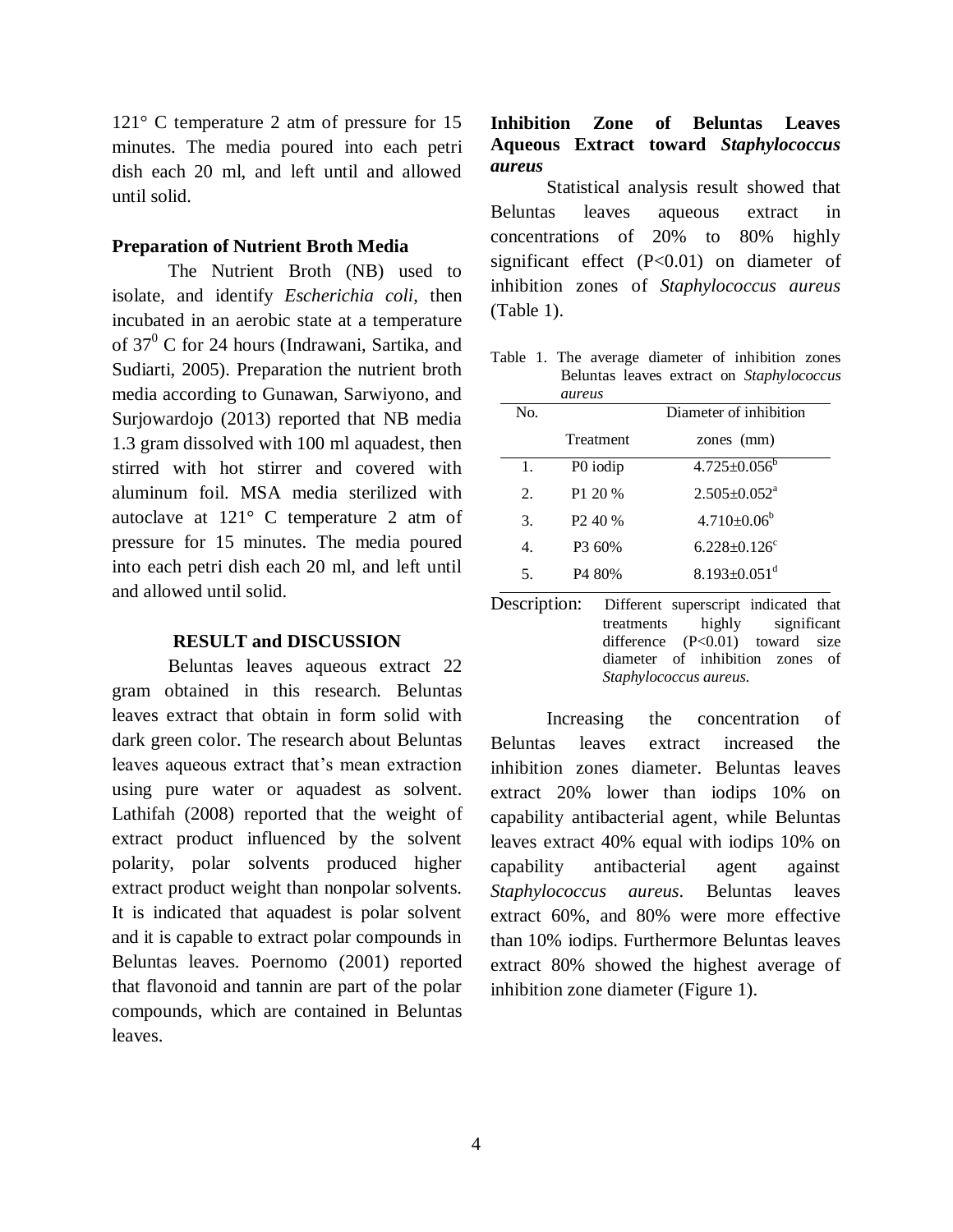

Figure 1. Graphic diameter average of inhibition zones of *S. aureus*

Inhibition zone diameter indicated that the active compound in Beluntas leaves can inhibit the bacteria activity. Nisaa' and Darjono (2011) reported that the clear zone formed around the holes showed the antibacterial activity from Beluntas leaves is capable to inhibit the activity of *Staphylococcus aureus.* Average inhibition zones diameter resulted by Beluntas leaves aqueous extract toward *Staphylococcus aureus* (Figure 1) with ranging 2.50 to 8.19 mm, this is more higher than research before according to Ardiansyah et al. (2003) reported that average inhibition zone diameters of Beluntas leaves extracted with hexan at concentration 0%, 10%, 20%, 30%, 40%, 50%, 60%, 70%, 80%, 90% and 100% toward *Staphylococcus aureus* only ranging 4.10-5.77 mm, that is because hexan is non polar solvent that cannot extraction polar active compound from Beluntas leaves which can penetrate cell wall bacteria.

Susanto *et al*. (2012) reported that antibacterial activity categorized as strongest function if the diameter of inhibition zones reached more than 20 mm. it will be classified as medium strength if the diameter of inhibition zone about 6-10 mm and low category with inhibition zone diameter less

extract concentrations of 20% to 40% and 10% iodips® categorized as low strength of antibacterial activity against *Staphylococcus aureus*, caused only achieved the inhabitation zones diameter about 2.505 mm to 4.725 mm (below 5 mm). Beluntas leaves extract concentration 60% and 80% categorized as medium strength due to inhibition zones diameter reached about 6.228 to 8.193 mm. **Inhibition Zone of Beluntas Leaves Aqueous Extract toward** *Escherichia coli* Statistical analysis result showed that

than 5 mm. The results showed that, inhibition zone diameter of Beluntas leaves aqueous

Beluntas leaves aqueous extract in concentrations of 20% to 80% highly significant effect  $(P \le 0.01)$  on diameter of inhibition zones of *Escherichia coli* (Table 2).

Table 2. The average diameter of inhibition zones of Beluntas leaves aqueous extract on

|     | Escherichia coli         |                                |
|-----|--------------------------|--------------------------------|
| No. | Diameter inhibition zone |                                |
|     | <b>Treatment</b>         | (mm)                           |
| 1.  | P0 iodip                 | $2.090 \pm 0.062$ <sup>d</sup> |
| 2.  | P1 20 %                  | $0.965 \pm 0.121$ <sup>a</sup> |
| 3.  | P <sub>2</sub> 40 %      | $1.185 \pm 0.021^b$            |
| 4.  | P3 60%                   | $1.708 \pm 0.095$ <sup>c</sup> |
| 5.  | P4 80%                   | $2.188 \pm 0.092$ <sup>d</sup> |

Description: Different superscript indicated treatments highly significant difference (P<0.01) toward diameter size of inhibition zone of *Escherichia coli.*

Increasing the concentration of Beluntas leaves extract increased the inhibition zones diameter. Beluntas leaves aqueous extract in concentration of 20% to 80% gave smaller than iodips 10% on inhibition zones diameter. While Beluntas leaves extract 80% equal with iodips 10% in inhibited growth of *Escherichia coli*. Furthermore, Beluntas leaves extract 80%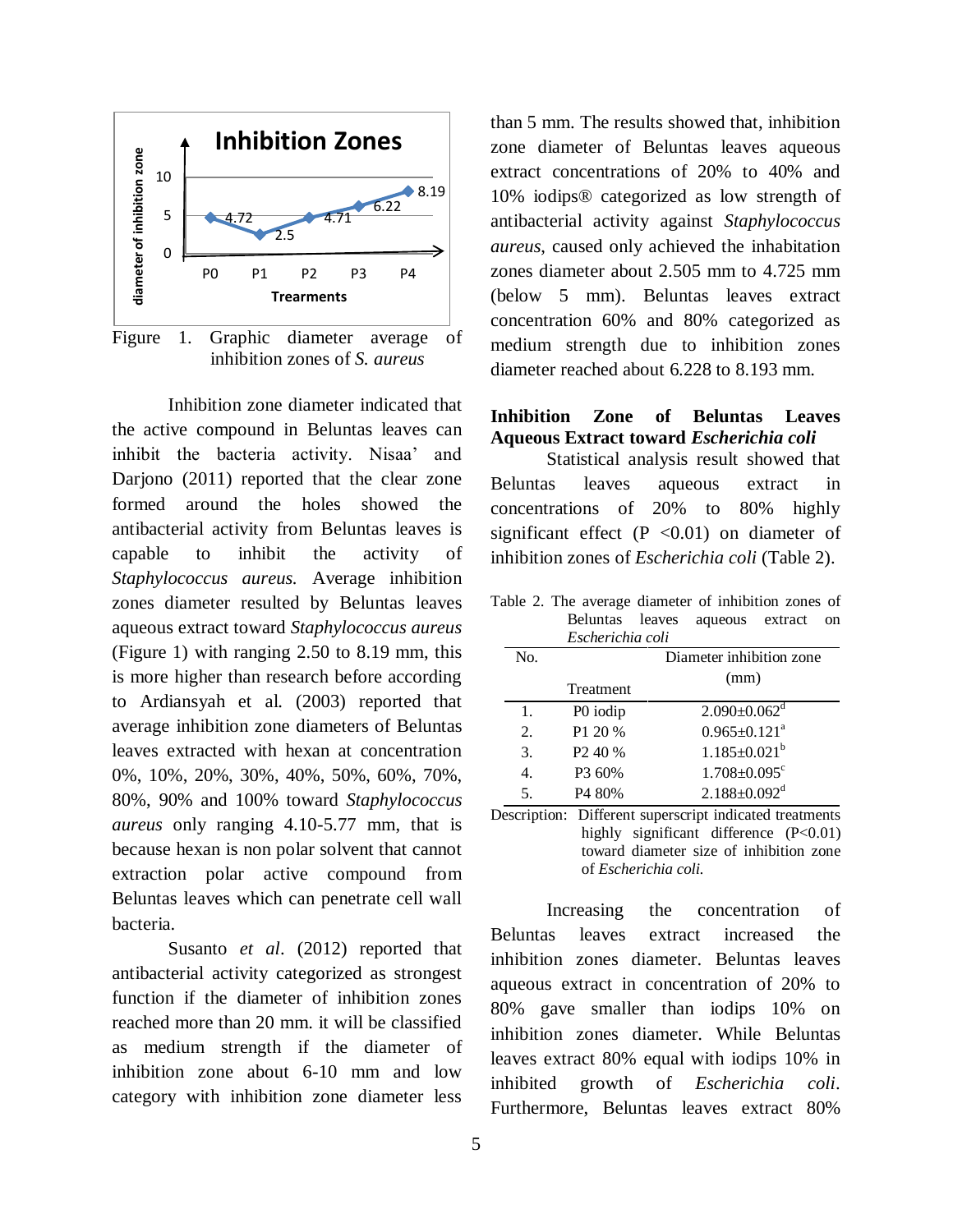showed the highest average of inhibition zone diameter. The diameter average of inhibition zones was resulted by Beluntas leaves aqueous extract (Figure 2) ranging 0.96 to 2.18 mm.



Figure 2. Graphic diameter average of inhibition zones of *E. coli*

The diameter average of inhibition zones was resulted by Beluntas leaves aqueous extract (Figure 2) ranging 0.96 to 2.18 mm, that is lower than result research according to Ardiansyah et al. (2003) reported that inhibition zone diameter of reported that average inhibition zone diameters of Beluntas leaves extracted with hexan at concentration 0%, 10%, 20%, 30%, 40%, 50%, 60%, 70%, 80%, 90% and 100% toward *Escherichia coli* about 3.57-5.60 mm. Hexan is non polar solvent which can extract non polar compound from Beluntas leaves. Different with aquadest is polar solvent that only can extract polar compound of Beluntas leaves. Cell walls of *Escherichia coli* high contain non polar compound which more easily can be penetrated by non polar compound of Beluntas leaves, so can inhibit bacteria growth more effective used hexan than aquadest.

This research showed that the highest concentration of 80% Beluntas leaves extract had the best capability to inhibit *Escherichia* 

*coli.* This is appropriate according to Ulfa (2009) reported that the best capability of Beluntas leaves ethanolic extract toward *Escherichia coli* was the highest concentration (100% of Beluntas leaves ethanolic extract). This is explaining that higher concentration of extract high contain of active compound that can inhibit bacteria growth.

Susanto *et al*. (2012) reported that antibacterial activity categorized as antibacterial low strength if only reached inhibition zone diameter smaller than 5 mm. The results showed that, inhibition zone diameter of Beluntas leaves aqueous extract in concentrations of 20 to 80% and iodips 10% categorized as low antibacterial activity against *Escherichia coli,* caused only achieved the inhibition zones diameter about 0.965 mm to 2.188 mm (below 5 mm).

## **Effectiveness Comparison Beluntas Leaves Aqueous Extract as Antibacterial toward**  *Staphylococcus aureus* **and** *Escherichia coli*

Statistical analysis result showed that type of bacteria give highly significant effect (P <0.01) on size diameter of inhibition zones. *Staphylococcus aureus* produced diameter of inhibition zones larger than *Escherichia coli. Staphylococcus aureus* produced inhibition zones diameter about  $5.27 \pm 1.932^b$  mm and categorized as medium strength antibacterial, different with *Escherichia coli* which only produced inhibition zones diameter about  $1.62 \pm 0.501$ <sup>a</sup> and categorized as weak strength antibacterial (Figure 3).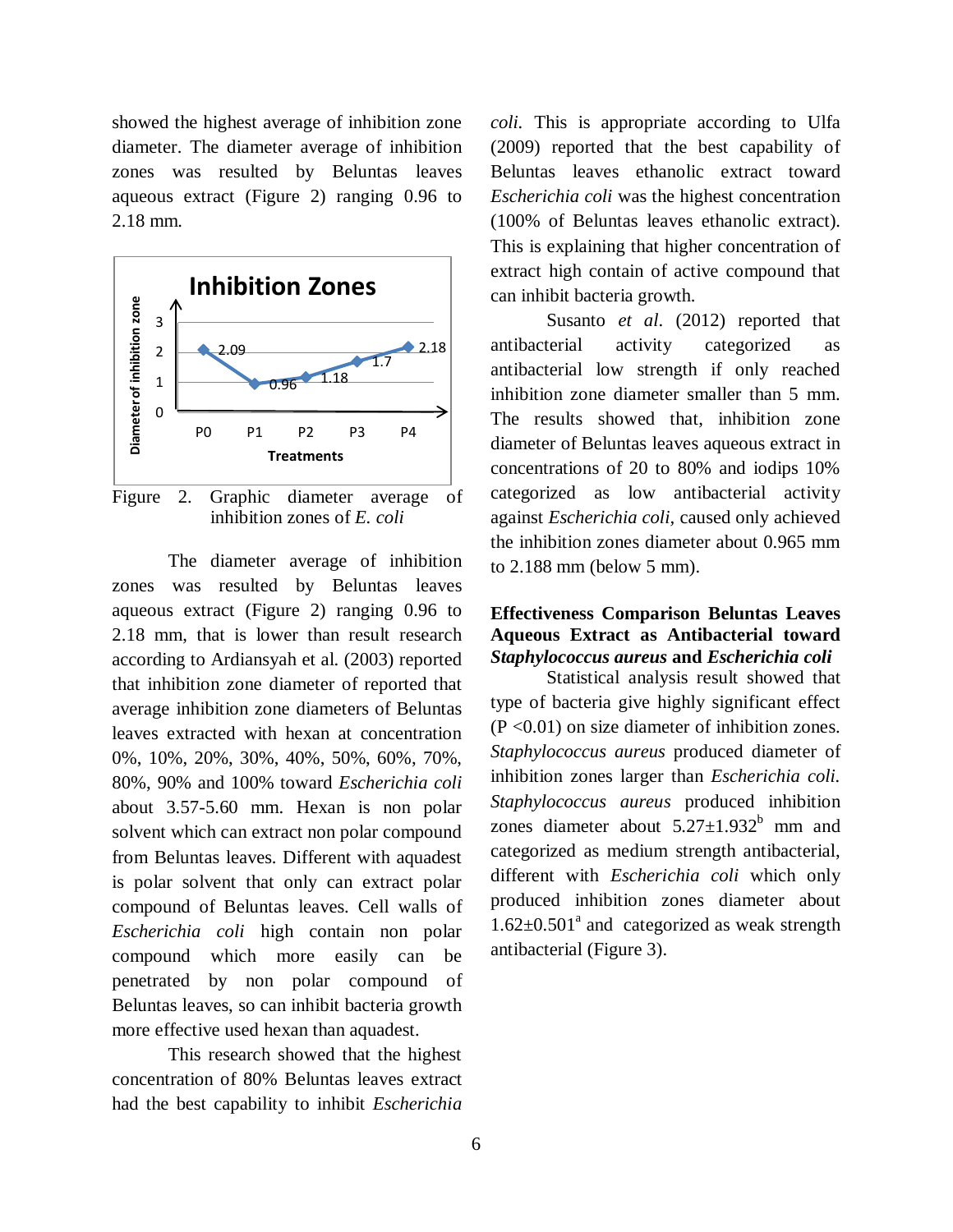

Figure 3. Graphic diameter average of inhibition zones of *E. coli* and *S.aureus*

Type of bacteria can influence magnitude of inhibition zones diameter. This research showed that average inhibition zones diameter of *Staphylococcus aureus* higher than *Eschericia coli.* That is appropriate according to Ardiansyah et al. (2003) reported that Beluntas leaves extracted with hexan at concentrations of 10%, 20%, 30%, 40%, 50%, 60% and 70% that more sensitive antibacterial effect toward *staphylococcus aureus* than *Escherichia coli.* It's related with cell wall structure of bacteria and penetrates of active compound from Beluntas extract

Mechanism of inhibition related with interaction between active compounds from Beluntas leaves extract with bacteria cell. Chuakul, Soonthornchareonnon and Wiwat (2012) reported that gram-positive bacteria are more susceptible to antibacterial compounds than gram-negative bacteria. It reported that inhibition zones diameter of *Staphylococcus aureus* higher than *Eschericia coli.* Pukumpuang, Thongwai and Tragoolpua (2012) reported that level of sensitivity of gram positive and gram negative towards treatment with plant extract due to differences in morphology. Gram-negative bacterial cell wall structure is more complex than the grampositive bacteria, gram-negative bacteria so that the cells may not be damaged by the active compounds from extracted plant. Pelczar and Chan (2008) reported that the structure of the cell wall of gram-negative bacteria plated three (multi-layer) with high lipid content of 11-22%, it make active compound of Beluntas leaves is difficult to access into bacteria cell. It explained that inhibition zones diameter produced by *Escherichia coli* in small size.

Mechanism of Beluntas leaves extract inhibit bacteria growth initially with damaged the cell wall. Bacterial cell wall is a thick layer so that when there a shock from outside the cell wall remains strong to protect contained therein. In the opinion of Dinda (2008) reported that the inhibitory activity the bacteria activity due to interaction of phenolic compounds and their derivatives with a bacterial cell, wherein the phenol compound into the bacterial cell pass through the bacterial cell wall and cytoplasmic membrane, in a bacterial cell phenolic compounds cause protein denaturation constituent of protoplasm and damaged the bacterial cell cytoplasm. Nurhalimah *et al*. (2014) reported that tannin compound damage the cell membrane, so that in such circumstances the metabolism become inactive and can inhibit bacteria activity. It is reported that Beluntas leaves aqueous extract have capability to inhibit the growth of *Staphylococcus aureus* and *Escherichia coli.*

# **CONCLUSIONS AND SUGGESTIONS Conclusion**

Based on these results it can be reported as follows:

1. Beluntas leaves aqueous extract have capability to inhibit *Staphylococcus aureus* with diameter average of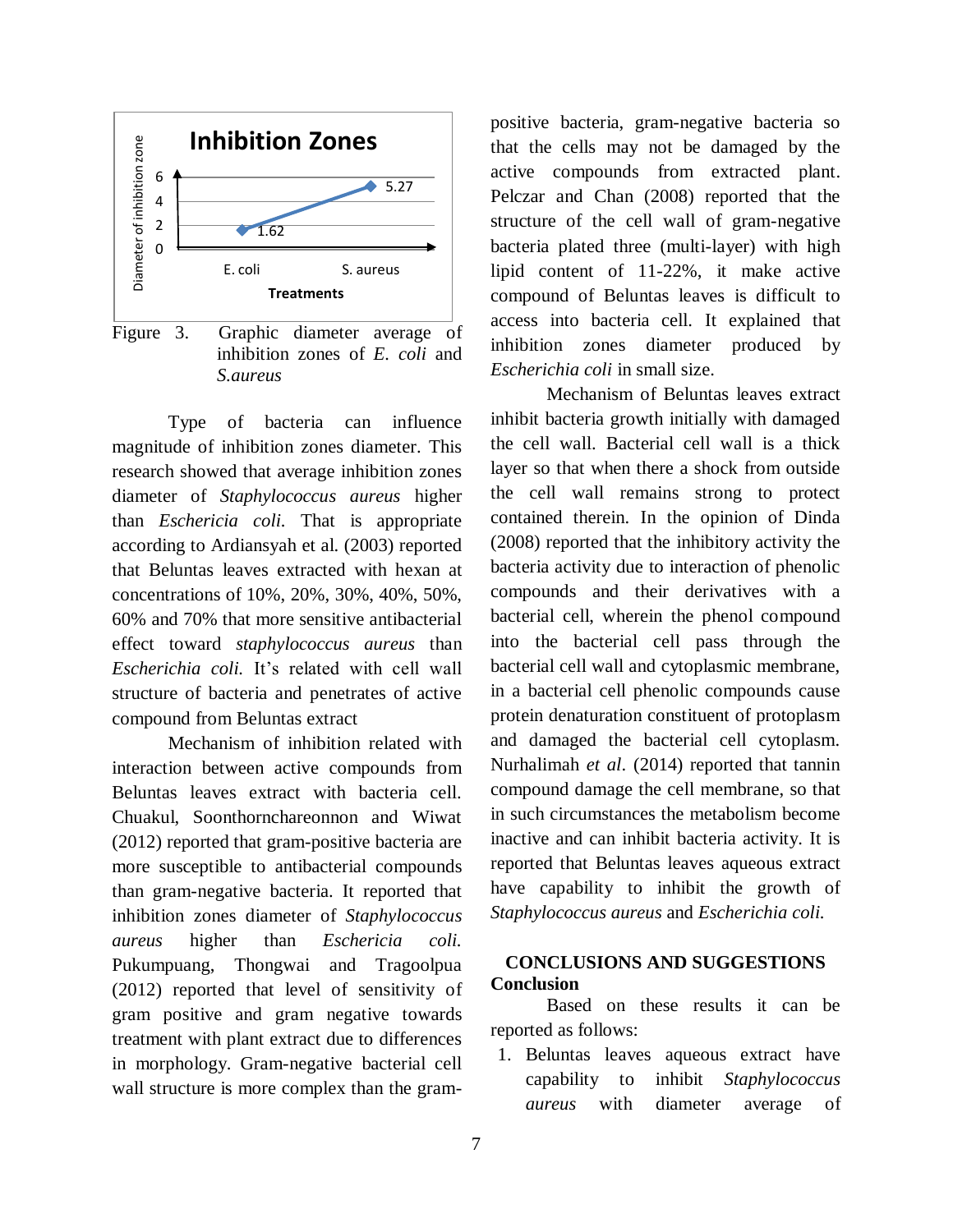inhibition zone ranging from 2.505 to 8.193 mm and *Escherichia coli* ranging from 0.965 to 2.188 mm.

- 2. 40% Beluntas leaves extract and 80% are equal with iodips 10% to inhibit growth of *Staphylococcus aureus* (4.71±0.06 mm) and *Escherichia coli* (2.18±0.09 mm) respectively.
- 3. 80% Beluntas leaves extract give best result in inhibiting *Staphylococcus aureus* and *Escherichia coli.*
- 4. Beluntas leaves extract were more effective as herbal antibacterial toward *Staphylococcus aureus* with average diameter of inhibition zones 5.272 mm compared with *Escherichia coli* which only reach diameter of inhibition zones 1.627 mm.

#### **Suggestions**

.

Based on the research recommended use Beluntas leaves aqueous extract in concentration of 80% as herbal antiseptic to teat dipping in dairy cow. Also recommended further research about efficacy of Beluntas leaves extract toward other bacteria causes subclinical mastitis.

#### **REFERENCES**

- Abrar, M., I. W. T. Wibawan, B. P. Priosoeryanto, M. Soedarwanto and F. H. Pasaribu. 2012. Isolasi Dan Karakterisasi Hemaglutinin *Staphylococcus Aureus* Penyebab Mastitis Subklinis Pada Sapi Perah. **Jurnal Kedokteran Hewan** 6(1):16-21.
- Andarwulan, N., R. Batari, B. Boiling, D. A.Sandrasari and H. Wijaya. 2010. Flavonoid Content and Antioxidant Activity of Vegetables From Indonesia. **Food Chemistry**, 121.
- Ardiansyah, L. Nuri and N. Andarwulan. 2003. Aktivitas Antimikroba Ekstrak Daun

Beluntas Dan Stabilitas Aktivitasnya Pada Konsentrasi Garam dan Tingkat pH. **Jurnal teknol dan industry pangan 16(2).**

- Ariyanti and Supar, 2008. Kajian Pengendalian Mastitis Subklinis Pada Sapi Perah. **Semiloka Nasional Prospek Industri Sapi Perah Menuju Perdagangan Bebas – 2020**: 360-366. *[http://peternakan.litbang.deptan.go.id/fullt](http://peternakan.litbang.deptan.go.id/fullteks/lokakarya/loksp08-50.pdf) [eks/lokakarya/loksp08-50.pdf.](http://peternakan.litbang.deptan.go.id/fullteks/lokakarya/loksp08-50.pdf)* Accessed on January  $30<sup>th</sup>$  2015.
- Chuakul, W., N. Soonthornchareonnon and C. Wiwat. (2012). Biological Activities of Medicinal Plants from Mangrove and Beach Forests**.** Mahidol University **Journal of Pharmaceutical Science** 39(1): 9-18.
- Dinda. 2008. Minimal Inhibitor Concentraction (MIC). Available at: *[http://medicafarma.blogspot.com/minimali](http://medicafarma.blogspot.com/minimalinhibitorconcentraction) [nhibitorconcentraction](http://medicafarma.blogspot.com/minimalinhibitorconcentraction)*. Accessed on February  $20<sup>th</sup>$  2015.
- Gunawan, R., Sarwiyono and P. Surjowardojo. 2013 Daya Hambat Dekok Daun Kersen (*Muntingia Calabura L.*) Terhadap Pertumbuhan *Escherichia Coli* Penyebab Penyakit Mastitis Sapi Perah. Fakultas Peternakan. **Skripsi. Universitas Brawijaya. Malang.**
- Indrawani, M.Y., A.D.R. Sartika and T. Sudiarti. 2005. Analisis Mikrobiologi Escherichia Coli O157:H7 Pada Hasil Olahan Hewan Sapi Dalam Proses Produksinya. **Makara, Kesehatan** 9(1): 23-28.
- Lathifah, A. Q. 2008. Uji efektifitas ekstrak kasar senyawa antibakteri pada buah belimbing wuluh (*Averrhoa Bilimbi* L.) dengan variasi pelarut. **Skripsi** Jurusan Kimia Fakultas Sains dan Teknologi Universitas Islam Negeri (UIN) Malang.
- Nisaa', U and A. Darjono. 2011. Analisis Minyak Atsiri Serai (*Cymbopongon citratus*) sebagai Alternatif Bahan Irigasi Saluran